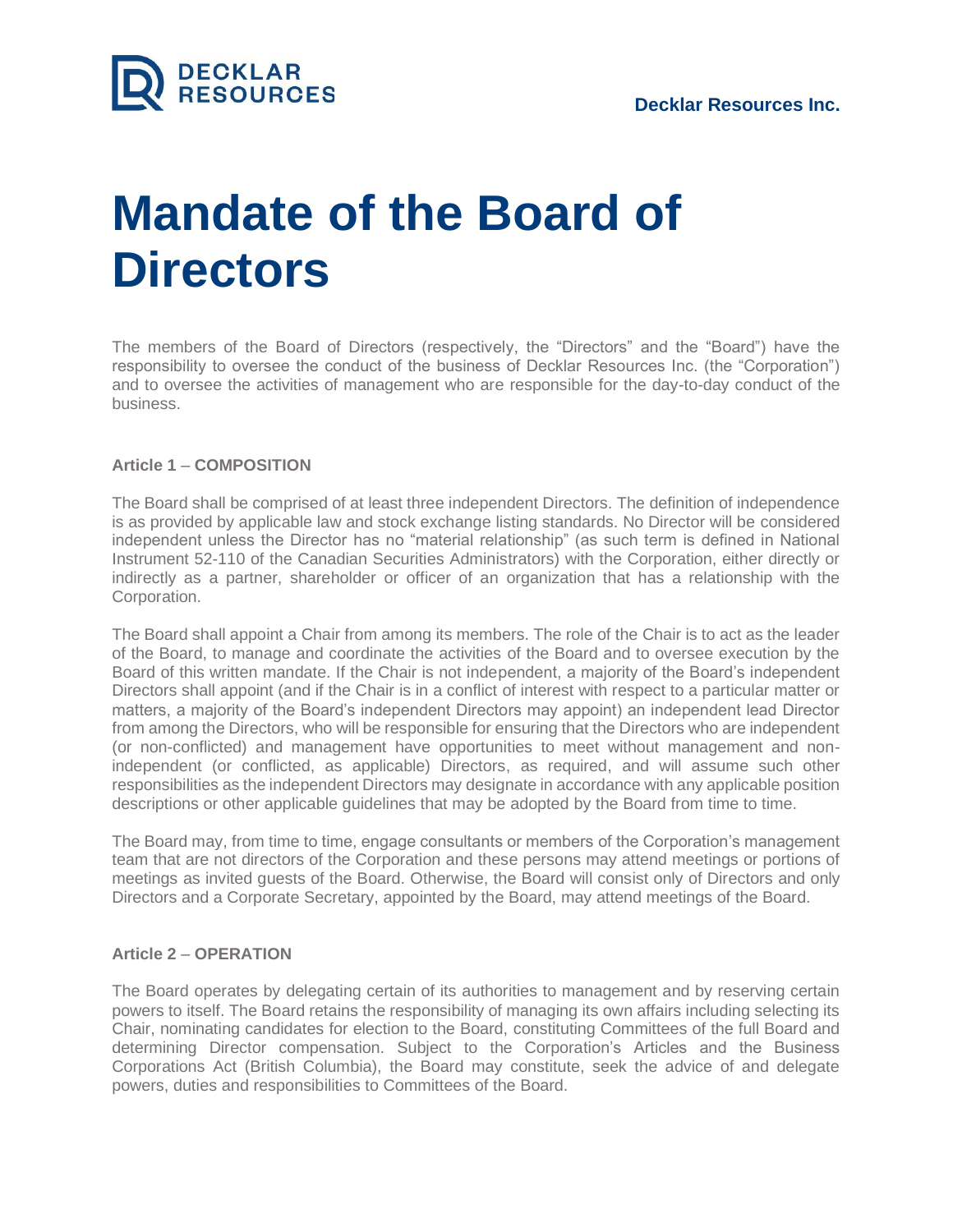The full Board considers all major decisions of the Corporation, except that certain analyses and work of the Board will be performed by standing Committees empowered to act on behalf of the Board. The Corporation may have a number of standing Committees, including the Audit Committee, and has the authority to appoint other committees to steward certain other matters.

Each Committee shall operate according to the mandate approved by the Board and outlining its duties, responsibilities and the limits of authority delegated to it by the Board. The Board shall review and reassess the adequacy of the mandate of each Committee on a regular basis and, with respect to the Audit Committee, at least once a year.

The Chair of the Board shall annually propose the leadership and membership of each Committee. In preparing recommendations, the Chair of the Board will take into account the preferences, skills and experience of each Director. Committee Chairs and members are appointed by the Board at the first Board meeting after the annual shareholder meeting or as needed to fill vacancies during the year.

The Board will hold four regularly scheduled meetings each year. The Board shall meet at the end of its regular quarterly meetings without members of management being present. Special meetings will be called as necessary.

Directors are expected to attend all Board meetings and all Committee meetings where such Director is a member of such Committee, although it is understood that conflicts may occasionally arise that prevent a Director from attending a meeting. Attendance in person at Board meetings and Committee meetings is preferred, but attendance by teleconference or other electronic communication established by the Board or such Committee is permitted. In advance of each regular Board and Committee meeting and, to the extent feasible each special meeting, information and presentation materials relating to matters to be addressed at the meeting will be distributed to each Director. It is expected that each Director will review presentation materials in advance of a meeting.

The Chair of the Board presides at all meetings of the Board and shareholders. Minutes of each meeting shall be prepared by the Corporate Secretary (or in his or her absence, a secretary who has been appointed for the purposes of the meeting). The Chief Executive Officer (the "CEO"), if he or she is not a Director, shall be available to attend all meetings of the Board or Committees of the Board upon invitation by the Board or any such Committee. Members of management and such other staff as appropriate to provide information to the Board shall attend meetings at the invitation of the Board. Following each meeting, the Corporate Secretary will promptly report to the Board by way of providing draft copies of the minutes of the meetings. Supporting schedules and information reviewed by the Board at any meeting shall be available for examination by any Director upon request to the CEO or Corporate Secretary.

## **Article 3 – RESPONSIBILITIES**

The Board is responsible under law to supervise the management of the business and affairs of the Corporation. In broad terms the stewardship of the Corporation involves the Board in strategic planning, risk identification, management and mitigation, senior management determination and succession planning, communication planning and internal control integrity.

## **Article 4 – SPECIFIC DUTIES**

Without limiting the foregoing, the Board shall have the following specific duties and responsibilities:

(1) *Legal Requirements*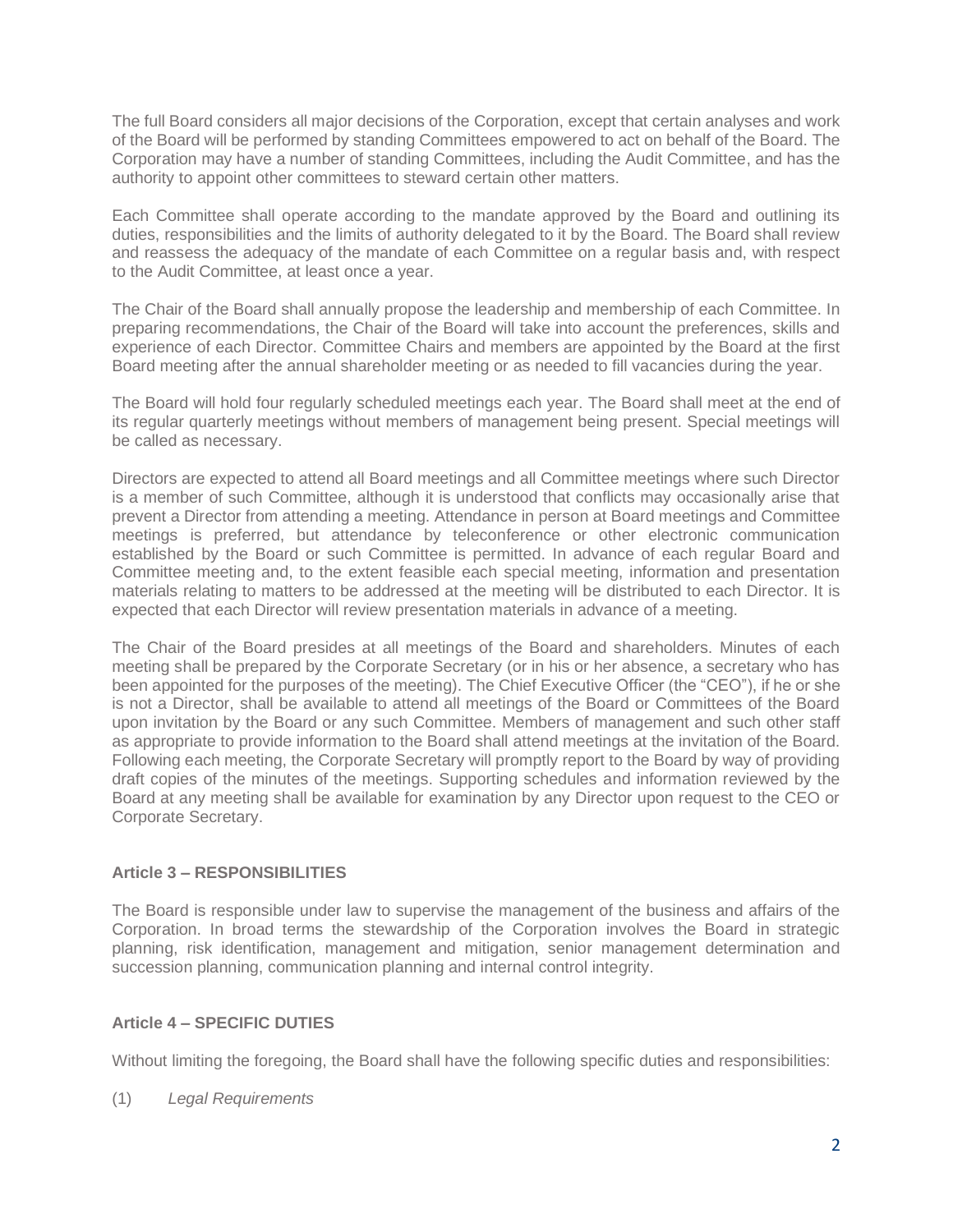- (a) The Board has the oversight responsibility for meeting the Corporation's legal requirements and for approving and maintaining the Corporation's documents and records;
- (b) The Board has the statutory responsibility to:
	- (i) manage or supervise the management of the business and affairs of the Corporation;
	- (ii) act honestly and in good faith with a view to the best interests of the Corporation;
	- (iii) exercise the care, diligence and skill that responsible, prudent people would exercise in comparable circumstances; and
	- (iv) act in accordance with its obligations contained in the Business Corporations Act (British Columbia) and the regulations thereto, the Corporation's Articles, and other relevant legislation and regulations.
- (c) The Board has the statutory responsibility for considering the following matters as a full Board which in law may not be delegated to management or to a committee of the Board:
	- (i) any submission to the shareholders of a question or matter requiring the approval of the shareholders;
	- (ii) the filling of a vacancy among the Directors;
	- (iii) the issuance of securities;
	- (iv) the declaration of dividends;
	- (v) the purchase, redemption or any other form of acquisition of shares issued by the Corporation;
	- (vi) the payment of a commission to any person in consideration of his or her purchasing or agreeing to purchase shares of the Corporation from the Corporation or from any other person, or procuring or agreeing to procure purchasers for any such shares;
	- (vii) the approval of management proxy circulars;
	- (viii) the approval of any take-over bid circular or directors' circular; and
	- (ix) the approval of financial statements of the Corporation.

## (2) *Strategy Determination*

The Board has the responsibility to adopt a strategic planning process for the Corporation and to participate with management directly or through its Committees in approving goals and the strategic plan for the Corporation by which the Corporation proposes to achieve its goals. The Board shall monitor the implementation and execution of the tasks constituent to the corporate strategy.

To be effective, the strategy will result in creation of value over the long term while always preserving the Corporation's ability to conduct its business while balancing the interests of its various stakeholders. For the purpose of this clause, "stakeholder" will mean any party, group or institution whose reasonable approval is required for the Corporation to execute its Board approved strategy.

## (3) *Managing Risk*

The Board has the responsibility to identify and understand the principal risks of the business in which the Corporation is engaged, to achieve a proper balance between risks incurred and the potential return to shareholders, and to establish systems to monitor and manage those risks with a view to the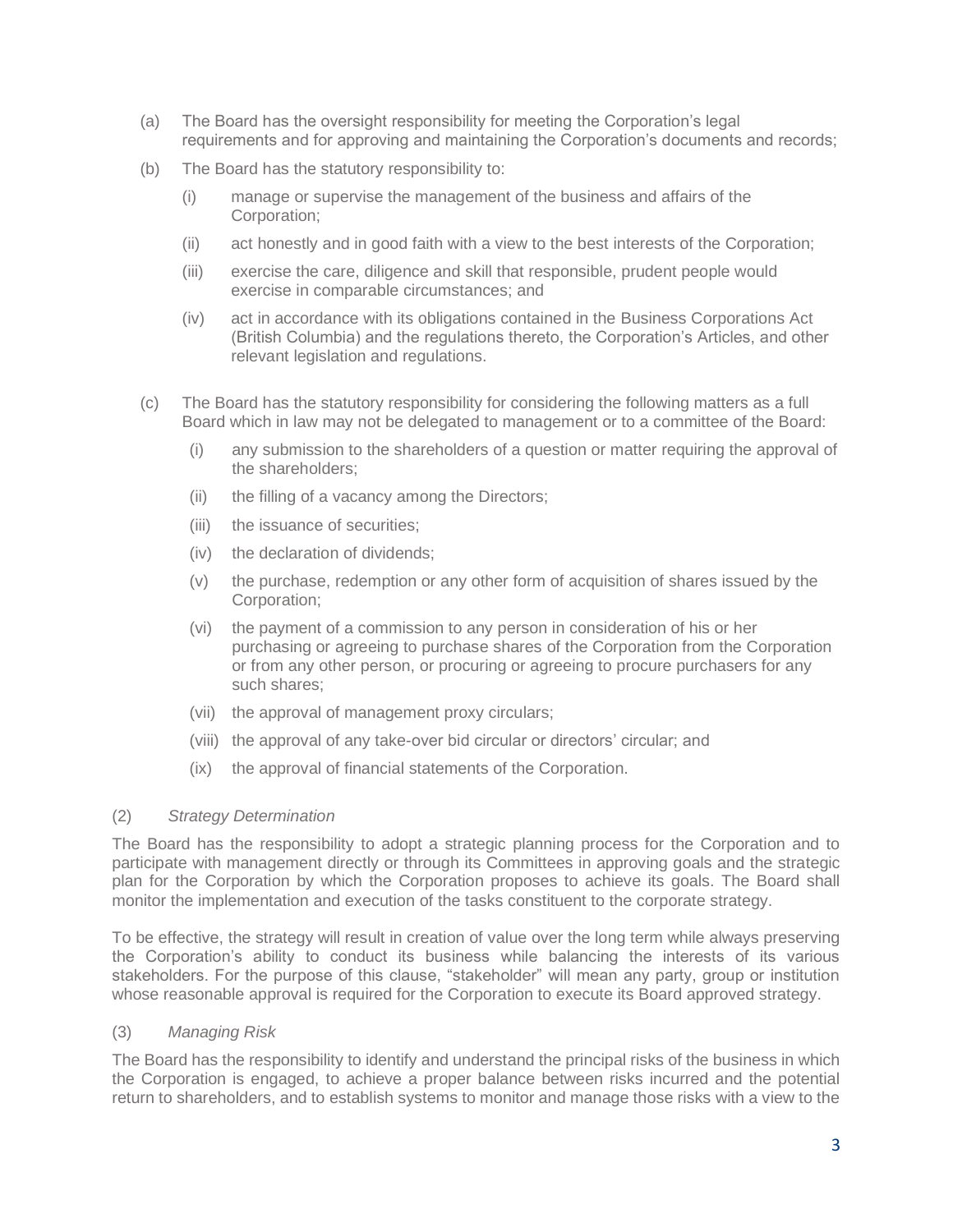long-term viability of the Corporation. It is the responsibility of management to ensure that the Board and its Committees are kept well informed of changing risks. The principle mechanisms through which the Board reviews risks are through the execution of the duties of its Committees and through the strategic planning process. It is important that the Board understands and supports the key risk decisions of management.

## (4) *Appointment, Training and Monitoring Senior Management*

The Board has the responsibility to:

- (a) appoint the CEO and establish a description of the CEO's responsibilities and other senior management's responsibilities, monitor and assess the CEO's performance, determine the CEO's compensation, and provide advice and counsel in the execution of the CEO's duties;
- (b) approve the appointment and remuneration of the Corporation's senior management; and
- (c) establish provisions for the training and development of management and for the orderly succession of management.

## (5) *Reporting and Communication*

The Board has the responsibility to:

- (a) ensure compliance with the reporting obligations of the Corporation, including that the financial performance of the Corporation is properly reported to shareholders, other security holders and regulators on a timely and regular basis;
- (b) recommend to shareholders of the Corporation a firm of certified professional accountants to be appointed as the Corporation's auditors;
- (c) ensure that the financial results of the Corporation are reported fairly and in accordance with generally accepted accounting principles;
- (d) ensure the timely reporting of any change in the business, operations or capital of the Corporation that would reasonably be expected to have a significant effect on the market price or value of the common shares of the Corporation;
- (e) establish a process for direct communications with shareholders and other stakeholders through appropriate Directors, including through a Whistleblower Policy;
- (f) ensure that the Corporation has in place a policy to enable the Corporation to communicate effectively with its shareholders and the public generally; and
- (g) report annually to shareholders on its stewardship of the affairs of the Corporation for the preceding year.

## (6) *Monitoring and Acting*

The Board has the responsibility to:

- (a) establish policies and processes for the Corporation to operate at all times within applicable laws and regulations to the highest ethical and moral standards (advancing the interests of the Corporation, including the pursuit of differentiating performance in meeting the reasonable needs of all stakeholders of the Corporation);
- (b) ensure that management has and implements procedures to comply with, and to monitor compliance with, significant policies and procedures by which the Corporation is operated;
- (c) monitor the Corporation's progress towards its goals and objectives and to revise and alter its direction through management in response to changing circumstances;
- (d) take action when performance falls short of its goals and objectives or when other special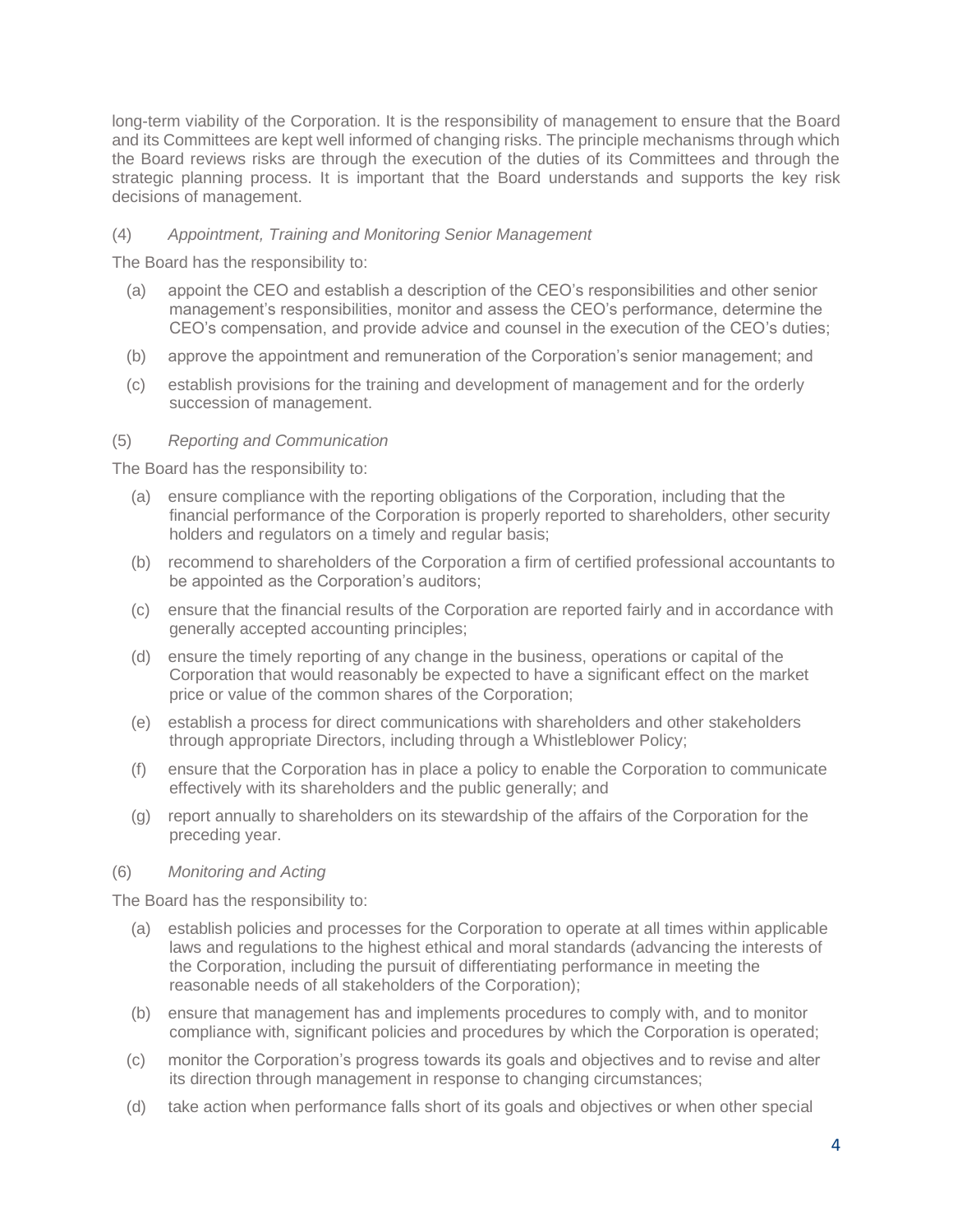circumstances warrant or when changing circumstances in the business environment create risks or opportunities for the Corporation;

- (e) approve annual (or more frequent, as the Board feels to be prudent from time to time) operating and capital budgets and review and consider amendments or departures proposed by management from established strategy, capital and operating budgets or matters of policy which diverge from the ordinary course of business that may significantly impact the value of or opportunities available to the Corporation; and
- (f) implement internal control and information systems and to monitor the effectiveness of same so as to allow the Board to conclude that management is discharging its responsibilities with a high degree of integrity and effectiveness. The confidence of the Board in the ability and integrity of management is the paramount control mechanism.

## (7) *Governance*

The Board has the responsibility to:

- (a) develop a position description for the Chair of the Board;
- (b) facilitate the continuity, effectiveness and independence of the Board by, among other things:
	- (i) appointing from among the Directors an Audit Committee, a Compensation and Corporate Governance Committee, and such other committees as the Board deems appropriate;
	- (ii) defining the mandate, including both responsibilities and delegated authorities, of each Committee of the Board;
	- (iii) establishing a system to enable any Director to engage an outside adviser at the expense of the Corporation;
	- (iv) ensuring that processes are in place and are utilized to assess the effectiveness of the Chair of the Board, the Board as a whole, each Director, each Committee and each Committee's Chair;
	- (v) reviewing annually the composition of the Board and its Committees and assess Directors' performance on an ongoing basis, and propose new members to the Board; and
	- (vi) reviewing annually the adequacy and form of the compensation of the Directors.

## **Article 5 – NEW DIRECTOR ORIENTATION**

New Directors will be provided with an orientation which will include written information about the duties and obligations of Directors and the business and operations of the Corporation, documents from recent Board meetings and opportunities for meetings and discussion with senior management and other Directors.

## **Article 6 – CONFLICTS OF INTEREST**

(a) Directors have a duty to act honestly and in good faith with a view to the best interests of the Corporation and to exercise the care, diligence and skill that a reasonably prudent person would exercise in comparable circumstances. Each Director serves in his or her personal capacity and not as an employee, agent or representative of any other company, organization or institution, even if the Director is employed by a shareholder or any other entity which does business with the Corporation. In providing direction to the Corporation,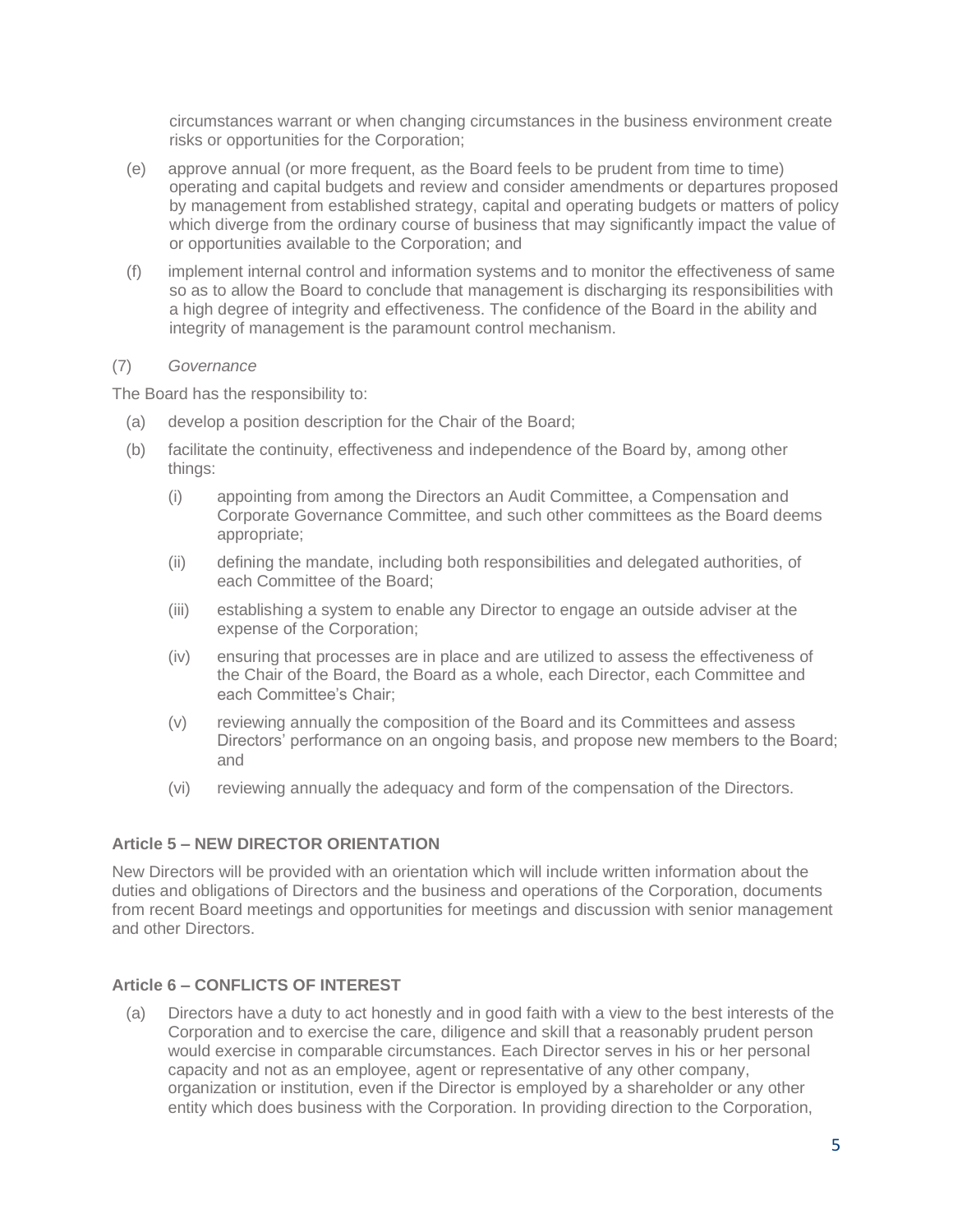Directors acknowledge that the well-being of the Corporation is their sole concern. Any Director must not be affected in his or her deliberations and decision-making by any relationship with any outside person or party, including any specific shareholder, no matter which one and no matter what the relationship is between the Director and that Shareholder. Directors shall not allow personal interests to conflict with their duties to the Corporation and shall avoid and refrain from involvement in situations of conflict of interest.

- (b) A Director shall disclose promptly any circumstances such as an office, property, duty or interest, which might create a conflict or perceived conflict with that Director's duty to the Corporation.
- (c) A Director shall disclose promptly any interest that Director may have in an existing or proposed contract or transaction of or with the Corporation.
- (d) The disclosures contemplated in paragraphs (b) and (c) above shall be immediate if the perception of a possible conflict of interest arises during a meeting of the Board or any Committee of the Board, or if the perception of a possible conflict arises at another time then the disclosure shall occur by e -mail to the other Directors immediately upon realization of the conflicting situation and then confirmed at the first Board and/or Committee meeting after the Director becomes aware of the potential conflict of interest that is attended by the conflicted Director.
- (e) Each Director will, on an annual basis, disclose all entities to which it is related, affiliated or in which it holds a direct or indirect interest that may do business with the Corporation or operate in the same industry.
- (f) A Director's disclosure to the Board or a Committee of the Board shall disclose the full nature and extent of that Director's interest either in writing or by having the interest entered in the minutes of the meeting of the Board or such Committee of the Board.
- (g) A Director with a conflict of interest or who may be perceived as being in a conflict of interest with respect to the Corporation shall abstain from discussion and voting by the Board or any Committee of the Board on any motion to recommend or approve the subject matter of such conflict unless the matter relates primarily to the Director's remuneration or benefits or as otherwise permitted by applicable law or regulation. If the conflict of interest is obvious and direct, the Director shall withdraw while the item is being considered.
- (h) Without limiting the generality of "conflict of interest", it shall be deemed a conflict of interest if a Director, a Director's relative, a member of the Director's household in which any relative or member of the household is involved, has a direct or indirect financial interest in, or obligation to, or is a party to a proposed or existing contract or transaction with, the Corporation.
- (i) Directors shall not use information obtained as a result of acting as a Director for personal benefit or for the benefit of others.
- (j) Any Director shall not use or provide to the Corporation any information known by the Director that, through a relationship with a third party, the Director is not legally able to use or provide.
- (k) Directors shall maintain the confidentiality of all information and records obtained as a result of acting as a Director.

## **Article 7 – MANDATE REVIEW**

This Mandate shall be reviewed and approved by the Board each year after the annual general shareholder meeting of the Corporation.